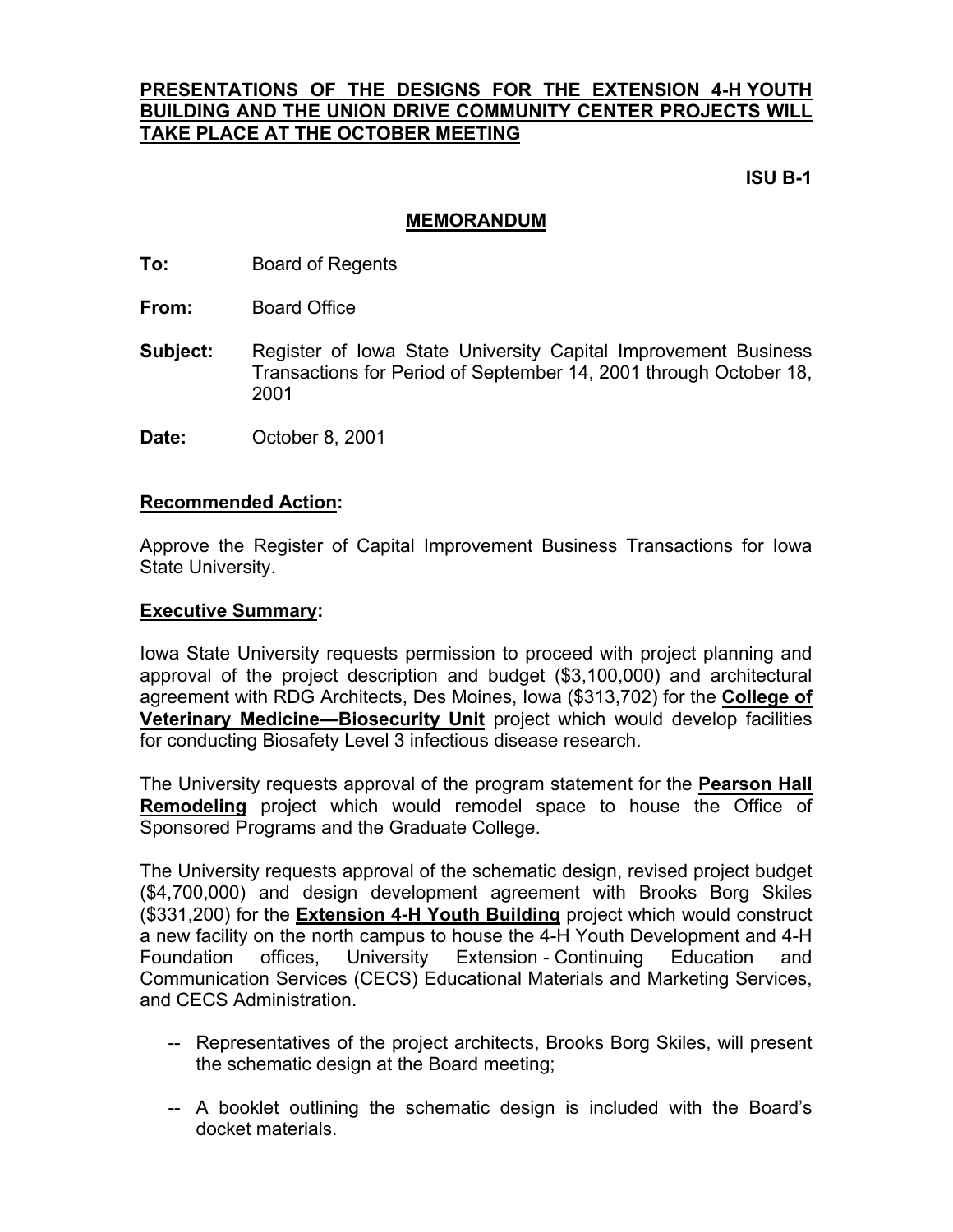The University requests approval of the modified design and revised project budget (\$15,440,000) for the **Union Drive Community Center** project which would construct a food service, dining, and community-centered program facility for the Union Drive residential neighborhood.

- -- The Department of Residence and representatives of the project architects, Baldwin White Architects, will present an overview of the Union Drive Neighborhood project, and the modified design for the Community Center, at the Board meeting;
- -- A booklet outlining the Community Center schematic design is included with the Board's docket materials.

The University requests approval of Amendment #2 (\$36,840) to the architectural agreement with Brooks Borg Skiles for the **Roy J. Carver Co-Laboratory** project for additional design services for the building ventilation system and additional contract document review services.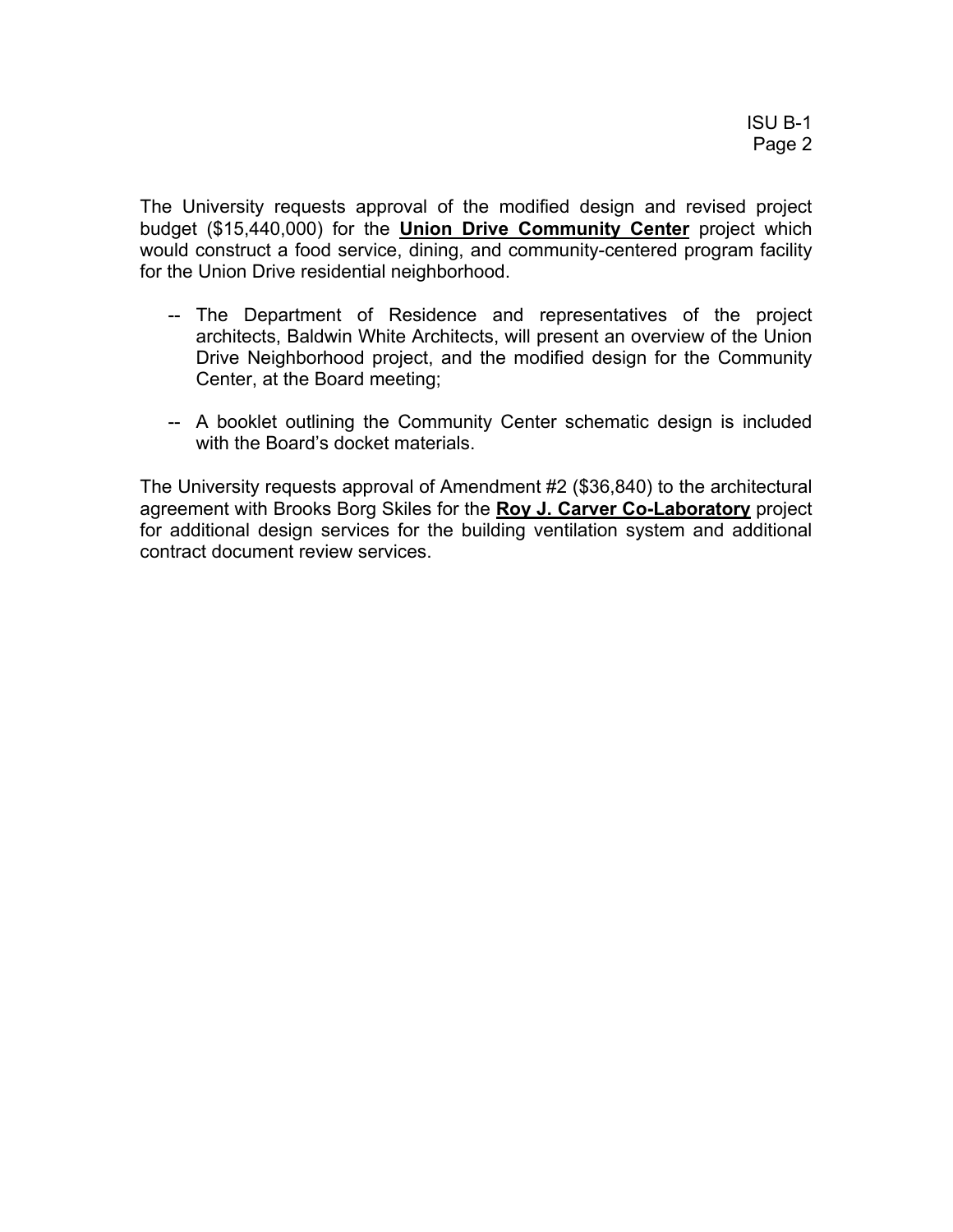## **Background and Analysis:**

## College of Veterinary Medicine—Biosecurity Unit

| <b>Project Summary</b>                                                                                 |             |                        |                        |  |
|--------------------------------------------------------------------------------------------------------|-------------|------------------------|------------------------|--|
|                                                                                                        | Amount      | Date                   | <b>Board Action</b>    |  |
| Permission to Proceed<br><b>Project Description and Total Budget</b><br><b>Architectural Agreement</b> | \$3,100,000 | Oct. 2001<br>Oct. 2001 | Requested<br>Requested |  |
| (RDG Architects, Des Moines, IA)                                                                       | 313,702     | Oct. 2001              | Requested              |  |

**Background** Background information relating to the proposed project:

- The 1994 and 1997 legislative sessions authorized planning and construction funds for development of the Livestock Infectious Disease Isolation Facility at Iowa State University.
- In May 1999 the Board authorized the University to enter into an agreement with the Agricultural Research Service (ARS) of the U. S. Department of Agriculture (USDA) for the construction and operation of a Livestock Infectious Disease Isolation Biosafety Level 3 (BL-3) Facility at the National Animal Disease Center (NADC) in Ames; the facility was to become the property of the USDA upon completion.
- The USDA has decided that this BL-3 project is not in its best interest at this time.
- The University has developed the **Biosecurity Unit** project to replace the previously proposed project at the NADC.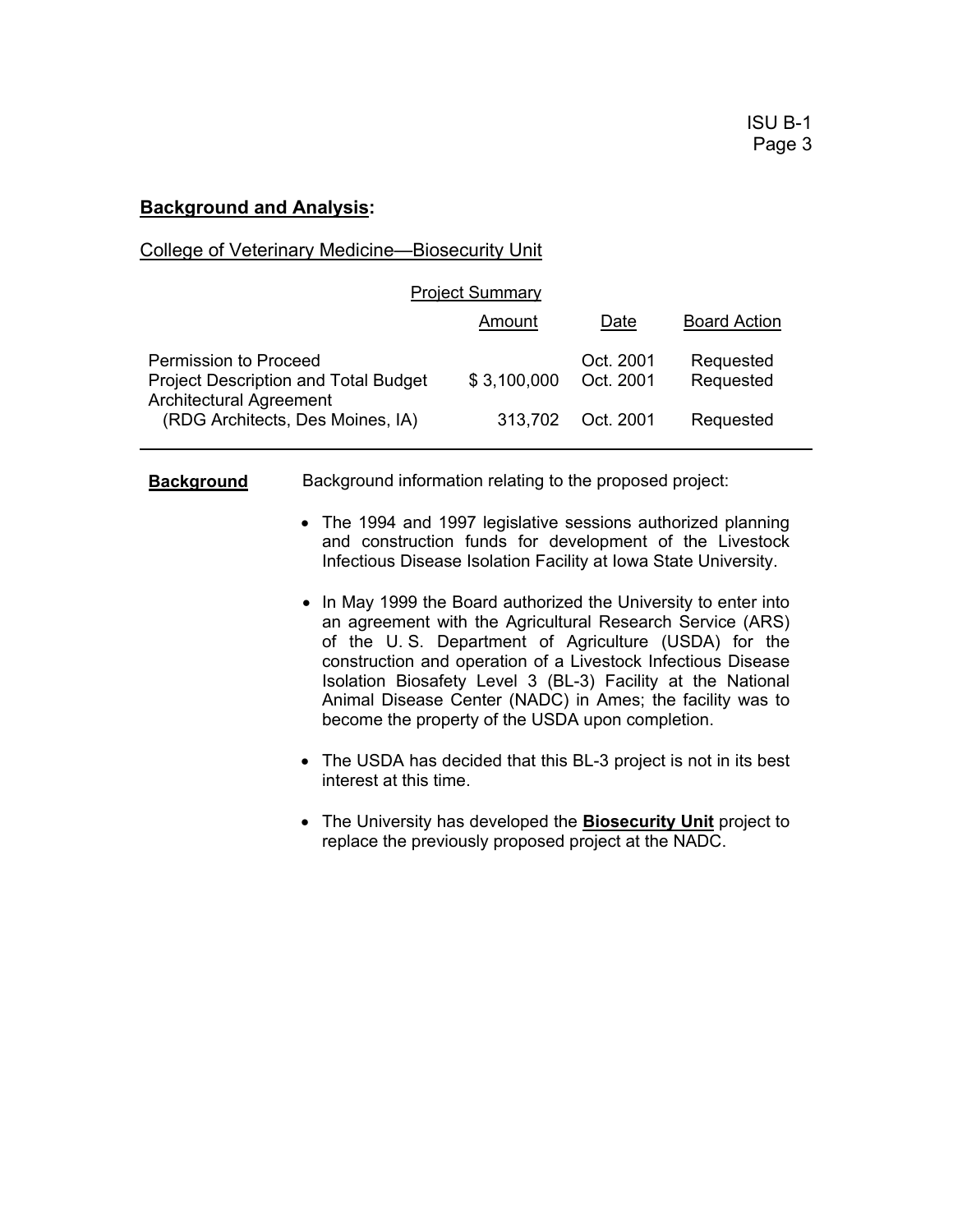- **Project Scope** The proposed project, to be undertaken at the College of Veterinary Medicine, would include:
	- Construction of new space:
		- docks equipped for receiving animals suspected of being infected with unknown diseases;
		- an entrance and office areas for the Veterinary Diagnostic Laboratory (VDL); and
		- a biosecurity unit with laboratory space and a necropsy area for the handling of infectious disease samples.
	- Renovation of the existing VDL necropsy area and coolers.

**Design Services** The architectural agreement with RDG Bussard Dikis would provide full design services for a fee of \$313,702, including reimbursables.

**Funding** Capital appropriations

Project Budget

| <b>Construction Costs</b>  | \$2,449,300 |
|----------------------------|-------------|
| <b>Professional Fees</b>   | 537,100     |
| Movable Equipment          | 21,000      |
| Relocation                 | 10,800      |
| <b>Project Contingency</b> | 81,800      |
| TOTAL                      | \$3,100,000 |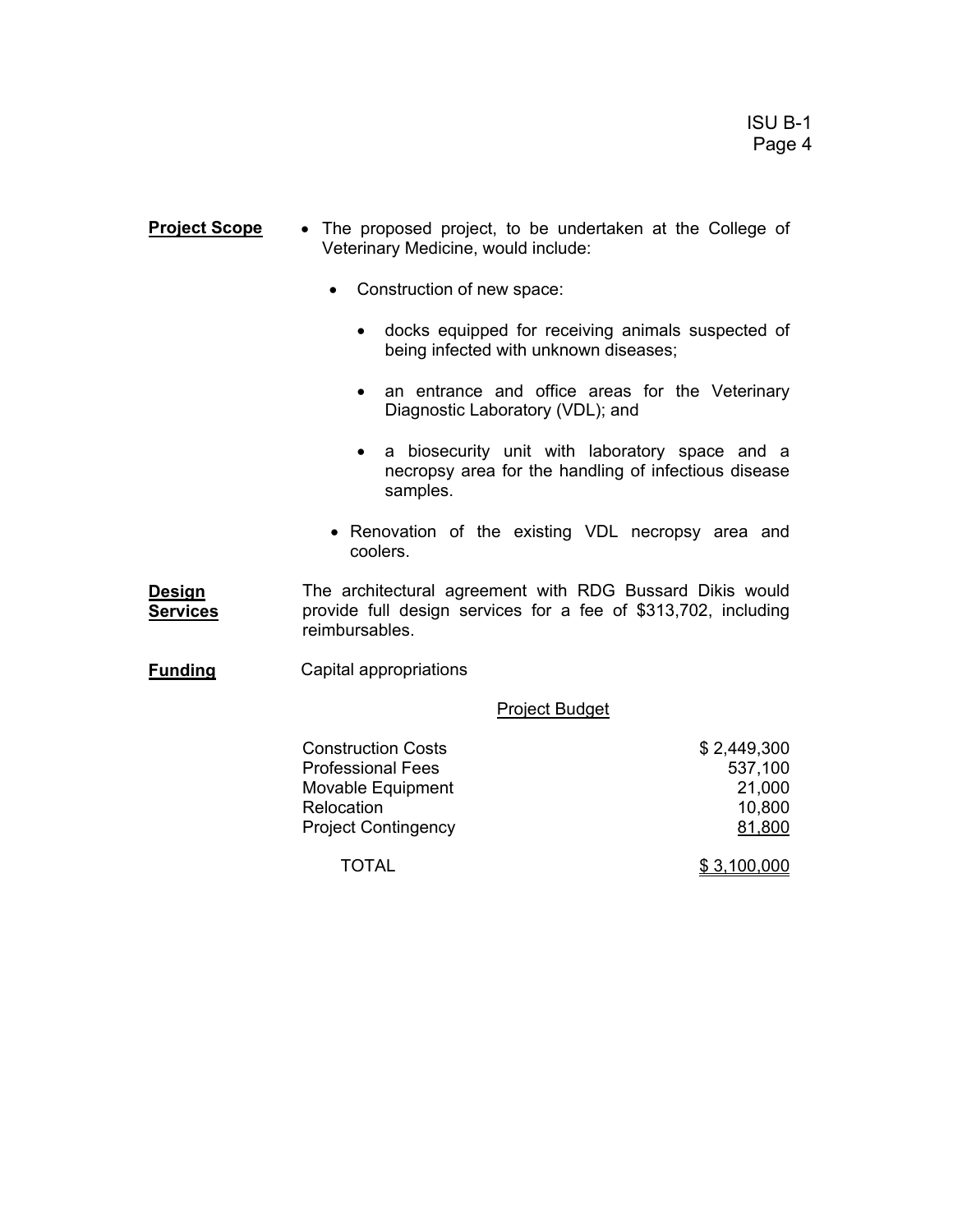## Pearson Hall Remodeling

| <b>Project Summary</b>                                               |             |                          |                      |  |
|----------------------------------------------------------------------|-------------|--------------------------|----------------------|--|
|                                                                      | Amount      | Date                     | <b>Board Action</b>  |  |
| Permission to Proceed<br><b>Project Description and Total Budget</b> | \$2,712,658 | Sept. 1998<br>Sept. 1998 | Approved<br>Approved |  |
| <b>Program Statement</b>                                             |             | Oct. 2001                | Requested            |  |

**Background** Background information relating to the proposed project:

- The September 1998 approved project budget (\$2,712,658) reflected the remodeling of approximately **19,450 gross square feet** of space on two floors of Pearson Hall. (See Attachment A for map with building location.)
- The remodeled space was to house the Office of International Students and Scholars, the Graduate College, and the office of the Vice Provost for Research and Advanced Studies.
- These functions were to relocate from the central campus area which would allow the vacated space to be used for the consolidation of University departmental functions located throughout campus.
- Planning for the project was delayed from April 1999 to June 2001 while portions of Pearson Hall were used to house displaced tenants from remodeling projects in the Student Services Building and Beardshear Hall.
- During this time, the University re-evaluated the proposed occupants for the remodeled space in Pearson Hall.

**Project Scope** The proposed project would include:

- **and Area**
- Remodeling of **11,200 gross square feet** of space (7,745 net square feet) on the first floor of Pearson Hall; this amount is a **reduction of 8,250 gross square feet** of space from the original project scope.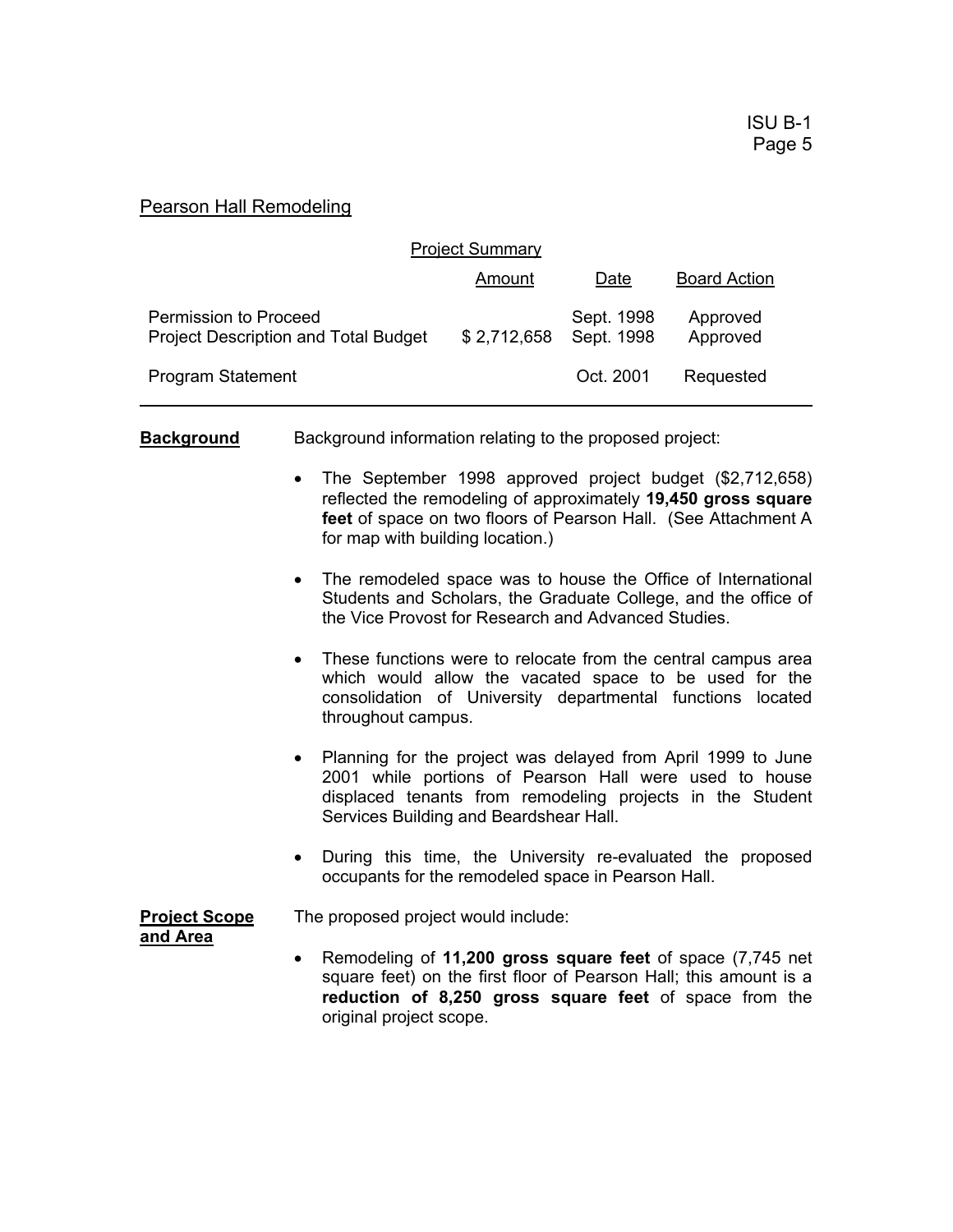**Program**

**Building** A summary of the building program includes:

- Redefinition of the building users to now include only the **Office of Sponsored Programs** and the **Graduate College** (both previously housed in Beardshear Hall).
- Remodeling of 4,405 net square feet of space for the Graduate College, 3,090 net square feet of space for the Office of Sponsored Programs, and 250 net square feet of building support space.
- Upgrade of lighting, ceiling and corridor finishes to provide high quality, flexible office and support spaces with accessible and visible identities for the two programs.
- Upgrade of 3,700 gross square feet of common restroom and corridor space on the first floor.

**Funding General University Funds** 

 The University plans to proceed with the project subject to the outcome of the recently-proposed state budget deappropriation. The project can be put on hold following approval of the building program, if necessary.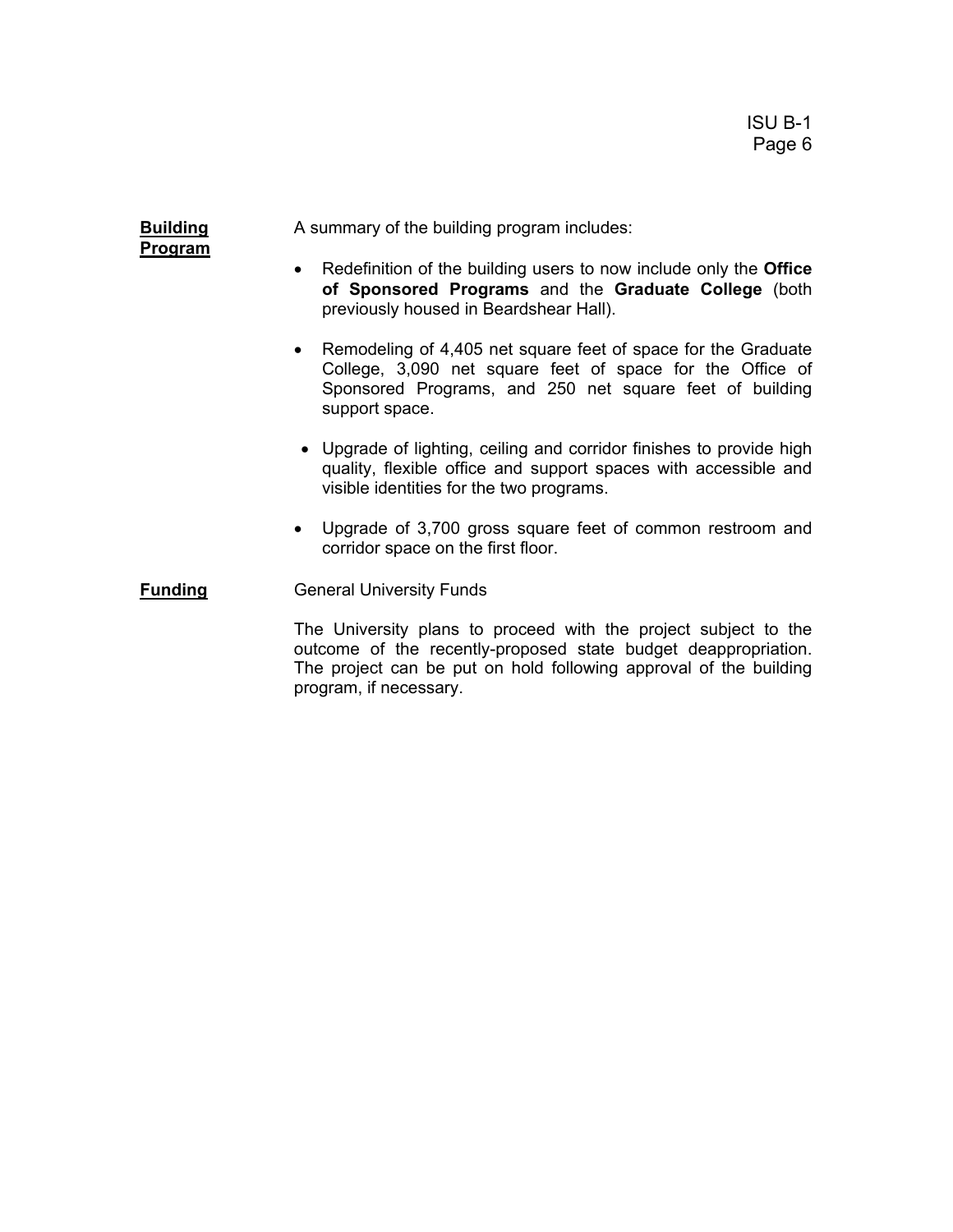## Extension 4-H Youth Building

| <b>Project Summary</b>                                                                                          |                           |                                                          |                                  |
|-----------------------------------------------------------------------------------------------------------------|---------------------------|----------------------------------------------------------|----------------------------------|
|                                                                                                                 | Amount                    | Date                                                     | <b>Board Action</b>              |
| <b>Permission to Proceed</b><br>Architectural Agreement—Pre-Design<br><b>And Schematic</b>                      |                           | March 1999                                               | Approved                         |
| (Brooks Borg Skiles, Des Moines, IA)<br><b>Program Statement</b><br><b>Project Description and Total Budget</b> | \$<br>55,500<br>4,500,000 | <b>July 1999</b><br><b>July 2001</b><br><b>July 2001</b> | Approved<br>Approved<br>Approved |
| <b>Schematic Design</b><br><b>Revised Project Budget</b><br>Architectural Agreement-Design                      | 4,700,000                 | Oct. 2001<br>Oct. 2001                                   | Requested<br>Requested           |
| Development through Construction<br>(Brooks Borg Skiles, Des Moines, IA)                                        | 331,200                   | Oct. 2001                                                | Requested                        |

**Background** Background information relating to the proposed project:

- The **Extension 4-H Youth Building** project would construct a new building in the north campus area to house the 4-H Youth Development and 4-H Foundation offices, University Extension - Continuing Education and Communication Services (CECS) Educational Materials and Marketing Services, and CECS Administration.
- The goals of the project are to:
	- Provide increased and user-friendly access for all Iowa citizens and organizations to the scientific and technological resources of Iowa State University.
	- Strengthen the 4-H Youth Development Program of ISU Extension, expanding the opportunities for Iowa youth.
	- Better engage Iowa youth and their families with ISU, helping them understand and appreciate the power of a good education in reaching their aspirations and potential.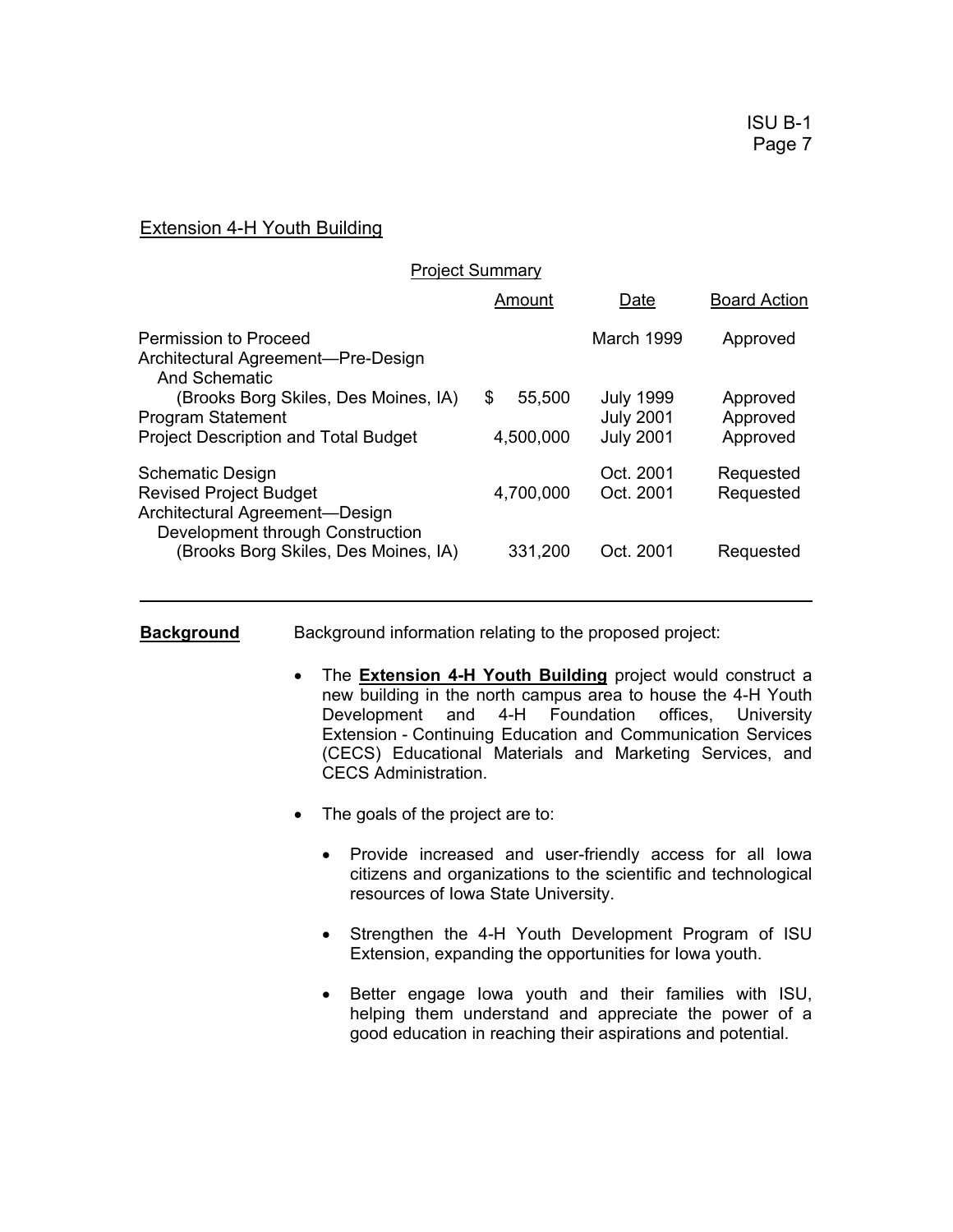#### **Project Scope** The proposed project would include: **and Site**

• Construction of a facility of 23,115 gross square feet (14,405 net square feet) at the site located west of Stange Road and south of 13<sup>th</sup> Street to the north of the Administrative Services Facilities Office Building. (See Attachment B for map.)

**Schematic** The following are highlights of the **interior design**:

#### **Design**

• Three distinct components for the primary building functions: office space, support space, and exhibit space.

- Office functions in the one-story **north building component** (6,230 net square feet) which would feature:
	- An open area, primarily, for maximum flexibility for workstations.
	- Private offices and conference rooms on the east and west walls to preserve the view and natural light along the north wall into the open office area.
	- A large conference room and two workrooms centrally located within the space.
	- Continuous ribbon windows around the exterior walls to provide an uninterrupted view and a high degree of natural light.
- Support functions in the one and one-half story **central building component** (3,595 net square feet) which would feature:
	- A large conference room, library, breakroom and storage area, and video and radio studios and editing rooms with higher ceiling heights.
	- Building **restrooms** with a total of five female toilet fixtures and two female lavatories, and two male toilet fixtures, two male lavatories and three urinals.
	- A mezzanine level with the building mechanical equipment.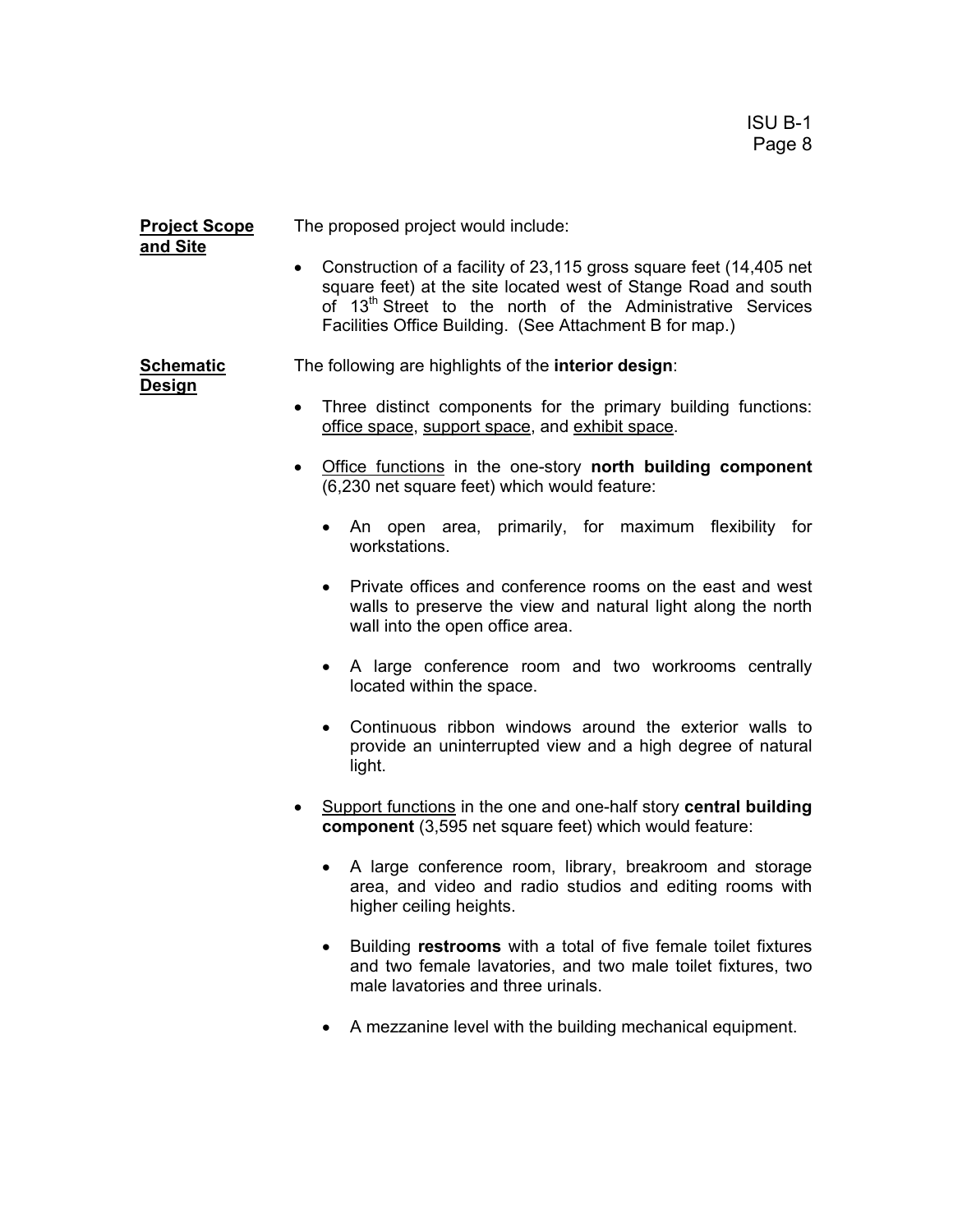- Open exhibit space in the two-story **south building component** (4,580 net square feet) which would feature:
	- The "WOW" (Why Opportunity Works) Center as the sole occupant.
	- A combination of interactive and non-interactive exhibits.
	- A glass panel enclosure to attract sunlight into the space.
	- Public entrances to the building at the east and west walls with a reception desk located near the center of the space.

The schematic design reflects an increase of approximately 2,600 gross square feet (12.9 percent) from the building program; the total net square feet is consistent with the building program.

The following are highlights of the **exterior design**:

- The building has been designed to have a very strong presence from the corner of Stange Road and 13<sup>th</sup> Street.
- The three building components increase incrementally in height to create a hierarchy to the structure with three distinctly different exterior materials for the three components.
- The **north building component** would consist of a linear ribbed panel system (metal panels or pre-cast concrete) of off-white or buff color similar to the Administrative Services Facilities Office Building to the south, with continuous ribbon windows.
- The **central building component** would be constructed of brick masonry to provide a functional and visual anchor to the building, with brick similar to that used in the Hawthorn Court apartments to the east.
- The **south building component** would serve as the primary face of the building from campus.
	- The two-story height relates to the scale of the two-story Administrative Services Facilities Office Building to the south.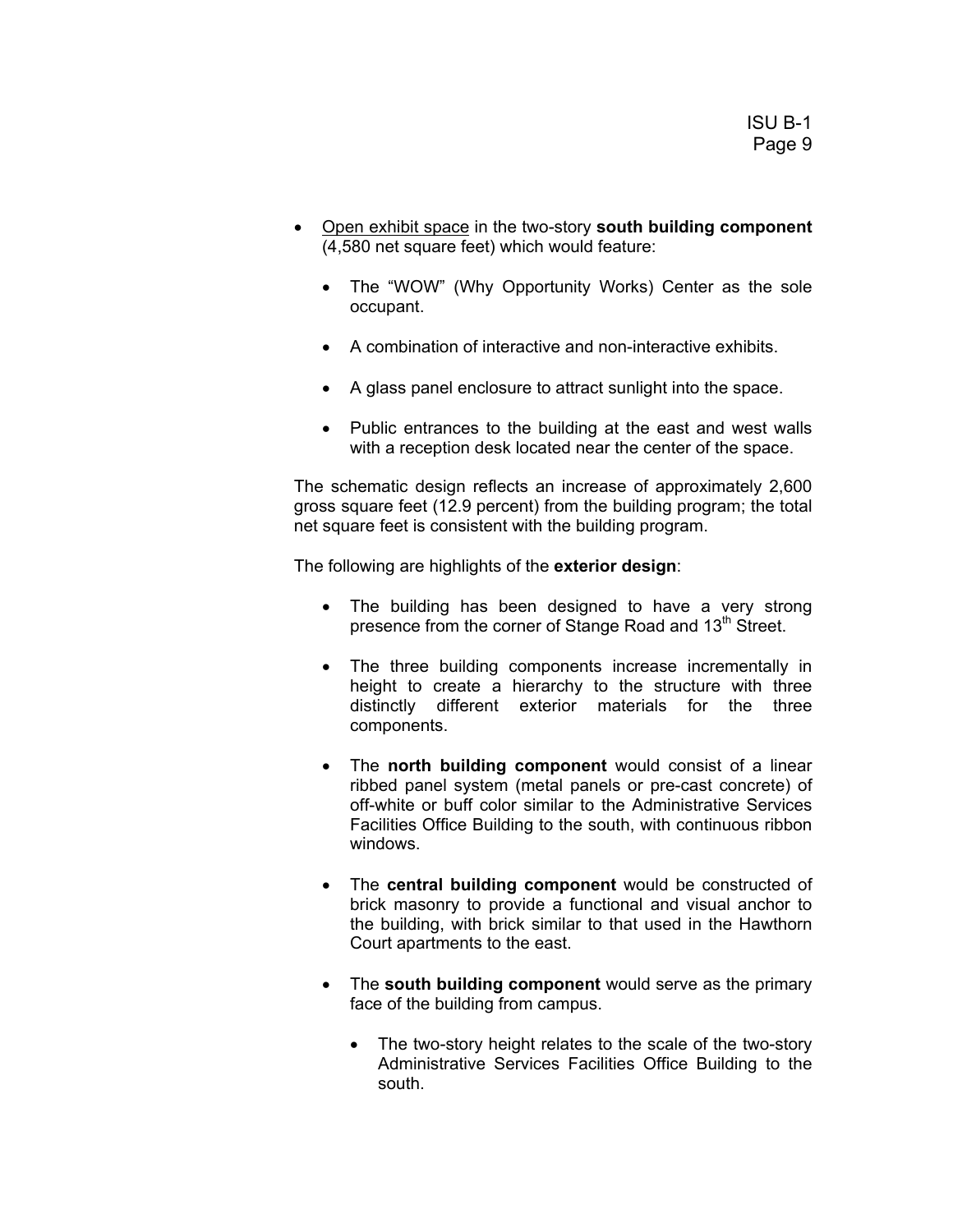• The component would be constructed of a green tinted glass enclosure, complementing the terracotta color of the brick masonry in the central building component but distinguishing the two areas.

 The **roof** would consist of a low-sloped design and would be constructed of a rubber roofing membrane material.

**Parking** The building would be served by a large parking area located to the south of Wanda Daley Drive and east of the Library Storage building.

> A small number of handicapped and service parking spaces would be provided immediately to the west of the building.

**Design Services** The agreement with Brooks Borg Skiles would provide architectural and engineering services for design development through the construction phase of the project for a fee of \$331,200, including reimbursables. (The design agreement is subject to approval of the schematic design.)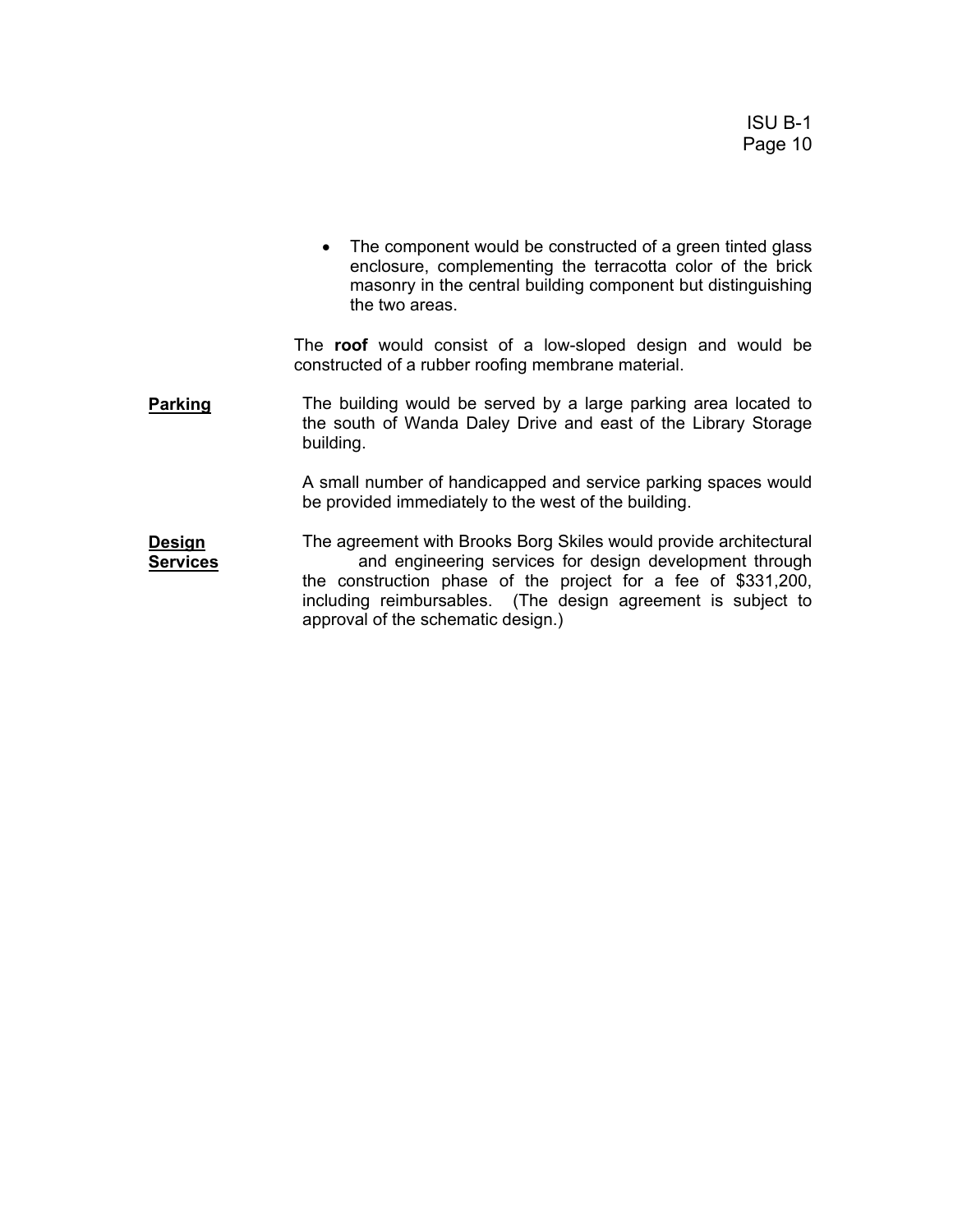The revised budget of \$4,700,000, an increase of \$200,000, reflects the following:

• Additional costs for utility infrastructure work.

**Revised Budget**

> • Modifications to the building mechanical systems to permit future connection to the campus central utility system.

## Project Budget

|                                                                                                                                                             | Initial<br><b>Budget</b><br><b>July 2001</b>           | Revised<br><b>Budget</b><br>Oct. 2001                  |
|-------------------------------------------------------------------------------------------------------------------------------------------------------------|--------------------------------------------------------|--------------------------------------------------------|
| <b>Construction Costs</b><br><b>Professional Fees</b><br>Movable Equipment<br>Relocation<br><b>Project Contingencies</b>                                    | \$3,353,100<br>688,800<br>294,000<br>24,500<br>139,600 | \$3,579,500<br>705,000<br>252,000<br>25,000<br>138,500 |
| TOTAL                                                                                                                                                       | <u>\$4,500,000</u>                                     | \$4,700,000                                            |
| Source of Funds:<br>Income from Treasurer's Temporary<br>Investments<br><b>Private Giving</b><br>4-H Foundation<br><b>Facilities Overhead Use Allowance</b> | \$2,000,000<br>1,500,000<br>1,000,000<br>U             | \$2,000,000<br>1,425,000<br>1,075,000<br>200,000       |
| TOTAL                                                                                                                                                       | \$4.500.0                                              | 4.1<br><u>00.000</u>                                   |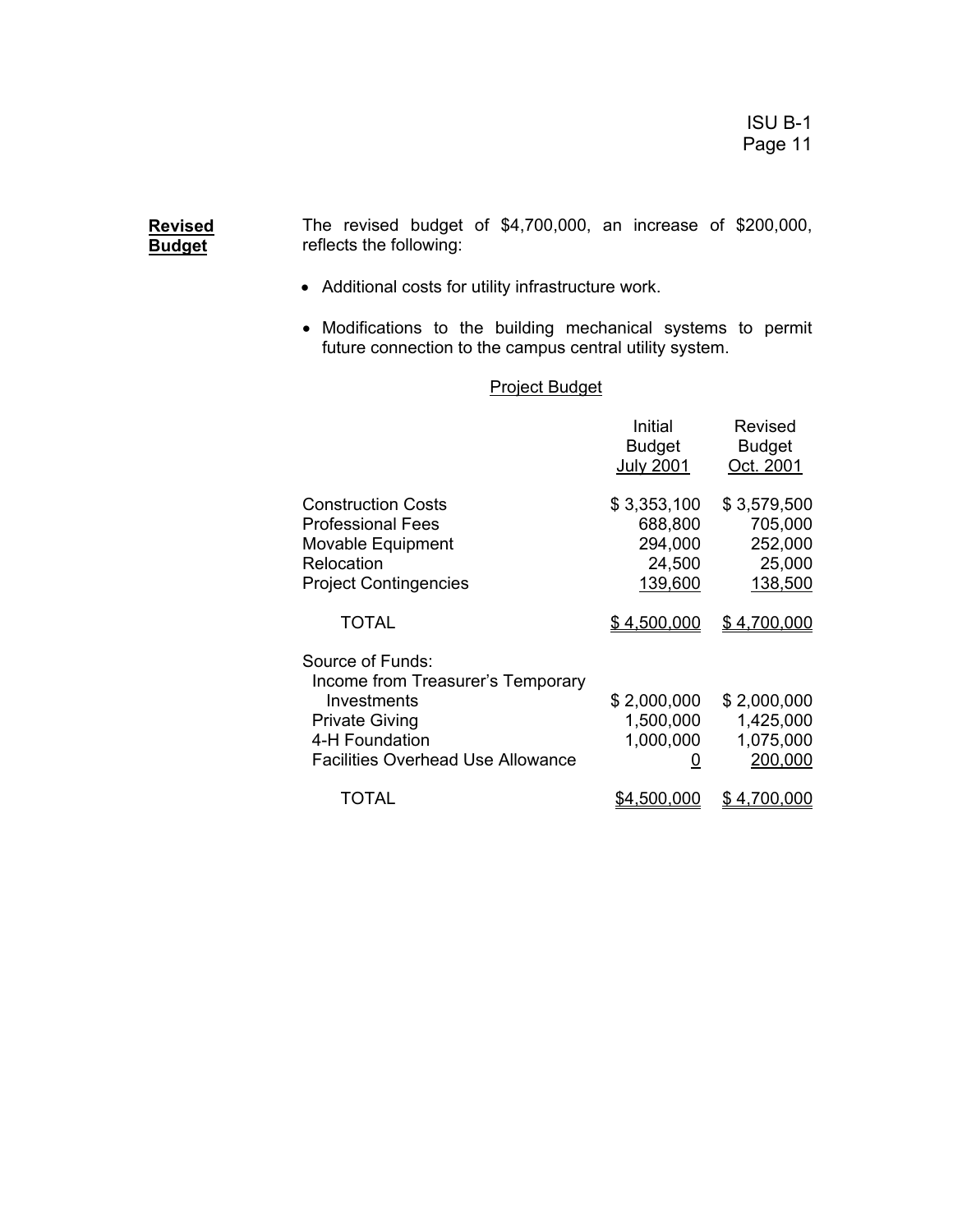# Union Drive Community Center

# Project Summary

|                                                | <u>Amount</u> | Date             | <b>Board Action</b> |
|------------------------------------------------|---------------|------------------|---------------------|
| <b>Union Drive Neighborhood</b>                |               |                  |                     |
| <b>Permission to Proceed</b>                   |               | Feb. 1999        | Approved            |
| Architectural Agreement-Validation of          |               |                  |                     |
| Master Plan, Development of                    |               |                  |                     |
| Building Program, Schematic Design             |               |                  |                     |
| (Baldwin White Architects)                     | \$1,142,000   | <b>July 1999</b> | Approved            |
| Department of Residence Master Plan            |               |                  |                     |
| Progress Report: July 2000                     |               | <b>July 2000</b> | Received            |
| Program and Schematic Design                   |               |                  |                     |
| <b>Concept Reports</b>                         |               | <b>July 2000</b> | Received            |
| Authorization to Proceed with Further          |               |                  |                     |
| Design of Utilities Infrastructure,            |               |                  |                     |
| Suite Building 1 and Community                 |               |                  |                     |
| Center                                         |               | <b>July 2000</b> | Received            |
| Program Statements and Design                  |               |                  |                     |
| Documents-Suite Building 1 and                 |               |                  |                     |
| <b>Community Center</b>                        |               | Nov. 2000        | <b>Deferred</b>     |
| <b>Project Descriptions and Total Budgets</b>  |               |                  |                     |
| Suite Building 1                               | 23,716,200    | Nov. 2000        | Deferred            |
| <b>Community Center</b>                        | 15,000,000    | Nov. 2000        | <b>Deferred</b>     |
| <b>Architectural Agreements</b>                |               |                  |                     |
| <b>Utility Infrastructure</b>                  |               |                  |                     |
| (Baldwin White Architects)                     | 544,500       | Nov. 2000        | Approved            |
| Suite Building 1                               |               |                  |                     |
| (Baldwin White Architects)                     | 1,070,000     | Nov. 2000        | Approved            |
| <b>Community Center</b>                        |               |                  |                     |
| (Baldwin White Architects)                     | 1,140,250     | Nov. 2000        | Approved            |
| Amendment #1                                   | 250,000       | May 2001         | Approved            |
| Authorization to Proceed with Planning         |               |                  |                     |
| for Demolition, North Wing - Helser            |               | Nov. 2000        | Deferred            |
| <b>Program Statements and Design Documents</b> |               |                  |                     |
| Suite Building 1                               |               | Dec. 2000        | Approved            |
| <b>Community Center</b>                        |               | Dec. 2000        | Approved            |
| <b>Project Descriptions and Total Budgets</b>  |               |                  |                     |
| Suite Building 1                               | 23,716,200    | Dec. 2000        | Approved            |
| <b>Community Center</b>                        | 15,000,000    | Dec. 2000        | Approved            |
| Authorization to Proceed with Planning         |               |                  |                     |
| for Demolition, North Wing - Helser            |               | Dec. 2000        | Approved            |
| <b>Community Center</b>                        |               |                  |                     |
| <b>Revised Design Documents</b>                |               | Oct. 2001        | Requested           |
| <b>Revised Total Project Budget</b>            | 15,440,000    | Oct. 2001        | Requested           |
|                                                |               |                  |                     |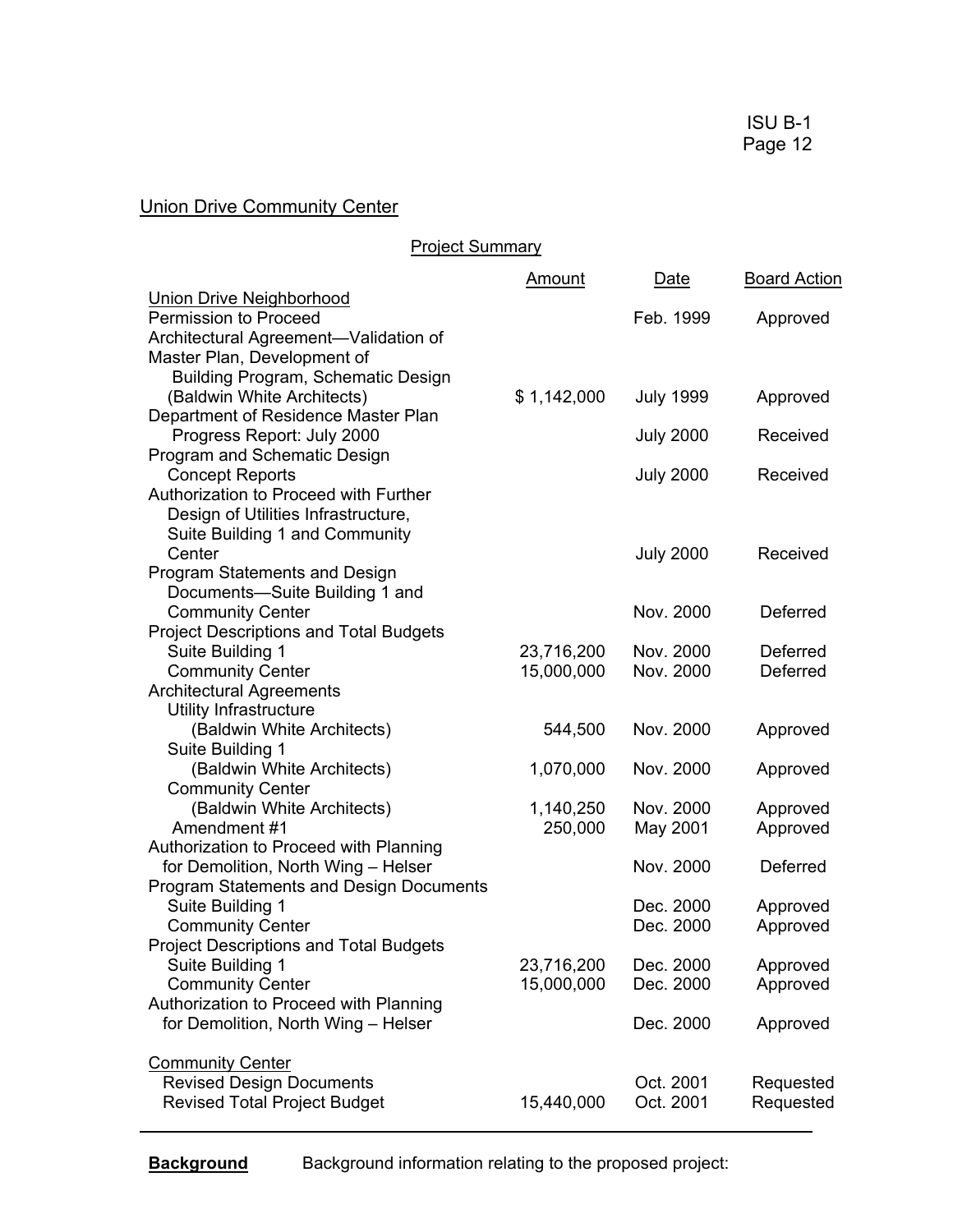- In July 1998, the Board approved the conceptual framework for the Residence System Master Plan, with the understanding that specific projects or phases would be brought forward for Board approval in accordance with the Board's capital planning procedures.
- The master plan addresses facility renewal and creates additional student housing options by providing a wider range of unit types, amenities, and price options.
- The plan for the **Union Drive Neighborhood** includes the construction of a Community Center and three suite-style residence halls, each housing 320 students, in the southwest area of campus. **(An overview of the Union Drive Neighborhood will be provided in the design presentation.)**
- The Board authorized proceeding with Phase 1 development: Union Drive Suite Building 1, currently under construction, which would provide two double bedroom suite units with a shared bath; the Union Drive Community Center Building, which would provide improved and expanded dining options; and associated infrastructure.
- The Board approved the project description and budget for Suite Building 1 (\$23,716,200) which includes the necessary utility infrastructure work to serve the new Union Drive facilities.
- In December 2000 the Board approved the design development drawings for Suite Building 1 and the Community Center; however, based upon concerns raised relative to the contemporary versus traditional exterior design of the facilities, the University has since modified the exterior design of the Community Center for compatibility with the existing residence facilities in the Union Drive Neighborhood.
- During review of the exterior design, the University also incorporated improvements into the interior design; the University believes these modifications would accomplish the primary goals of the project in a more efficient manner.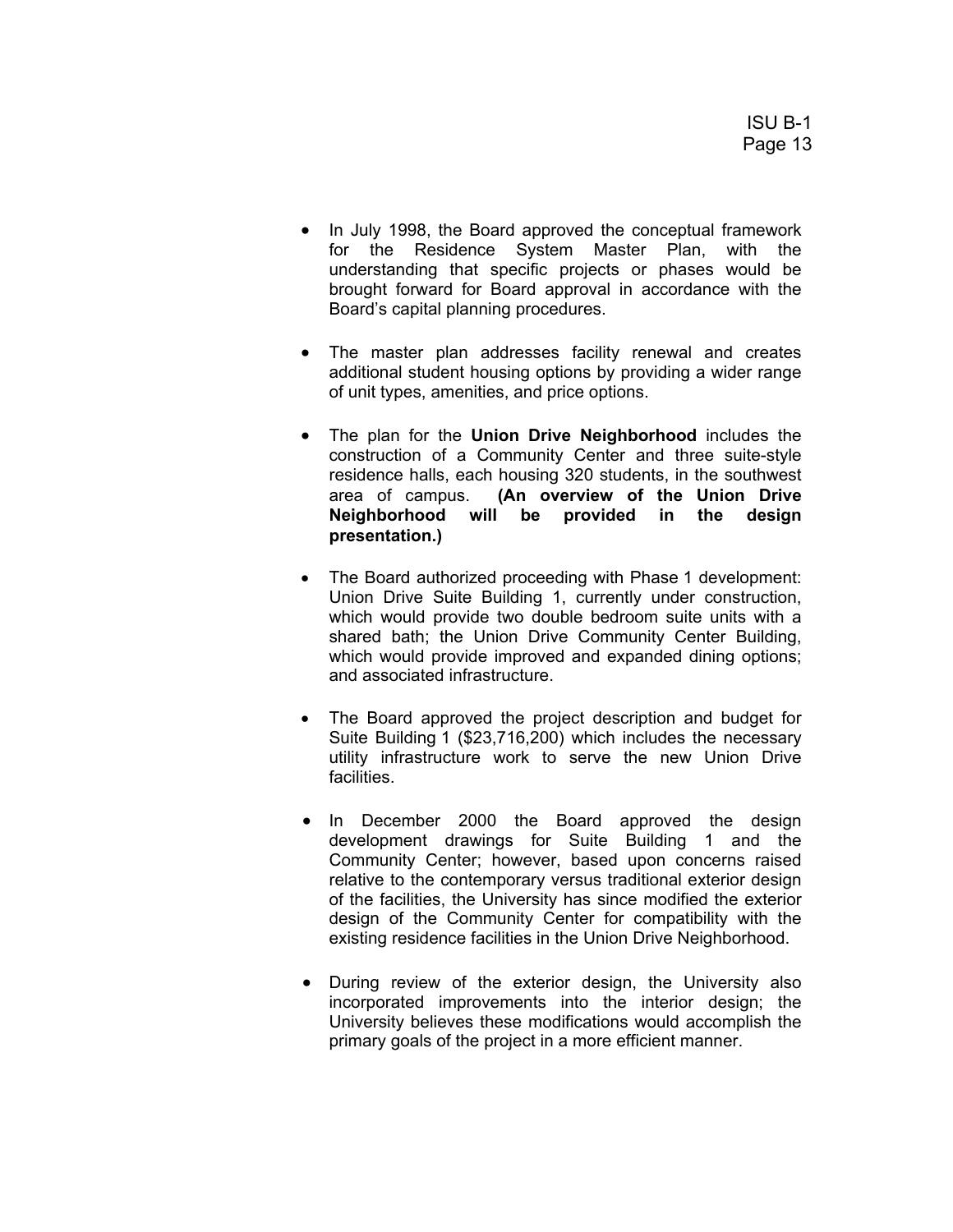#### **Project Scope** The proposed Community Center project would include:

• Construction of a three-story facility of approximately 58,900 gross square foot (43,975 net square feet), which would feature a multiple service point food service and dining area (with a total capacity of 876) and community-centered program space to serve the needs of the Union Drive Neighborhood.

**Building Highlights of the modified exterior** design:

**Design**

- Incorporates a building scale, roof design, and materials consistent with other facilities in the area to continue the established fabric of the Union Drive Neighborhood. (The design was developed particularly in response to Friley Hall and State Gym.)
- Features red brick and limestone, steeply-sloped gable roofs with dormers, and windows.

Highlights of the modified **interior** design:

- The main entrance to the Community Center would be located on the **first floor**; this level would house the marketplace food service and kitchen areas, as well as the main dining areas.
	- The first floor design now includes meeting rooms, which were relocated from the mezzanine level, and an arcade which has been incorporated into the building design.
- The **ground floor** would house a convenience store, sports club, and a central post office for the Union Drive Neighborhood.
	- The central campus bakery, which was included on this level in the original design, has been removed. (The bakery will be developed in the Knapp/Storms or Wallace/Wilson residence halls.)
	- Approximately 3,500 net square feet of shell space has been incorporated on this level with the modified design.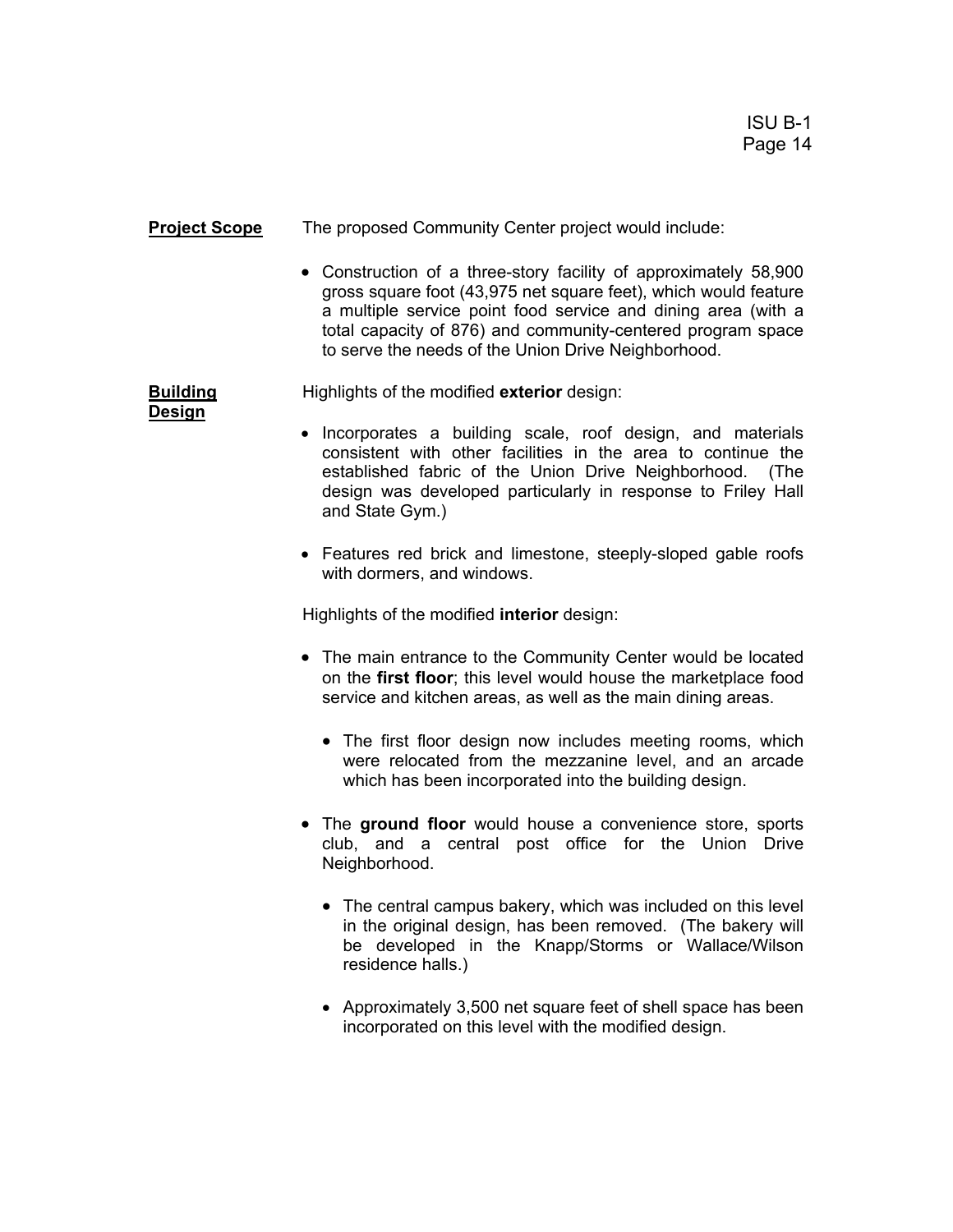- Private dining spaces would be located on the **mezzanine level**.
	- The computer classroom has been removed from the building program. (It will be developed in the Friley Residence Hall.)

The modified design reflects an increase of 5,175 net square feet (10,400 gross square feet) to improve the functions of the dining and food service areas, the sports club and convenience store.

The following is a space summary comparison for the Community Center:

|                                                        | Dec. 2000<br>Design | Oct. 2001<br>Modified<br>Design | Increase     |     |
|--------------------------------------------------------|---------------------|---------------------------------|--------------|-----|
| Dining/Kitchen Areas<br><b>Community Program Areas</b> | 34,340<br>4,460     | 35,067<br>8,908                 | 727<br>4,448 |     |
| <b>Total Net Assignable Space</b>                      | 38,800              | 43,975                          | 5.175        | nsf |
| <b>Total Gross Square Feet</b>                         | 48,500              | 58,900                          | 10,400       | gsf |
| Net-to-Gross Ratio                                     | 80 percent          | 75 percent                      |              |     |

The majority of the **roof** areas would feature steep slopes constructed with heavy asphalt shingles of simulated slate.

The building would also feature a limited number of low-sloped roofing areas constructed of a rubber membrane material.

**Additional Information** The design of the Community Center meets the requirements of the Americans with Disabilities Act. The building would have two elevators that would serve all floors. In addition, all public areas and all entrances to the building would be fully accessible, and access would be provided for pedestrian traffic on the site.

> Construction of the Community Center is scheduled to be bid in the spring of 2002 and completed in the fall of 2003.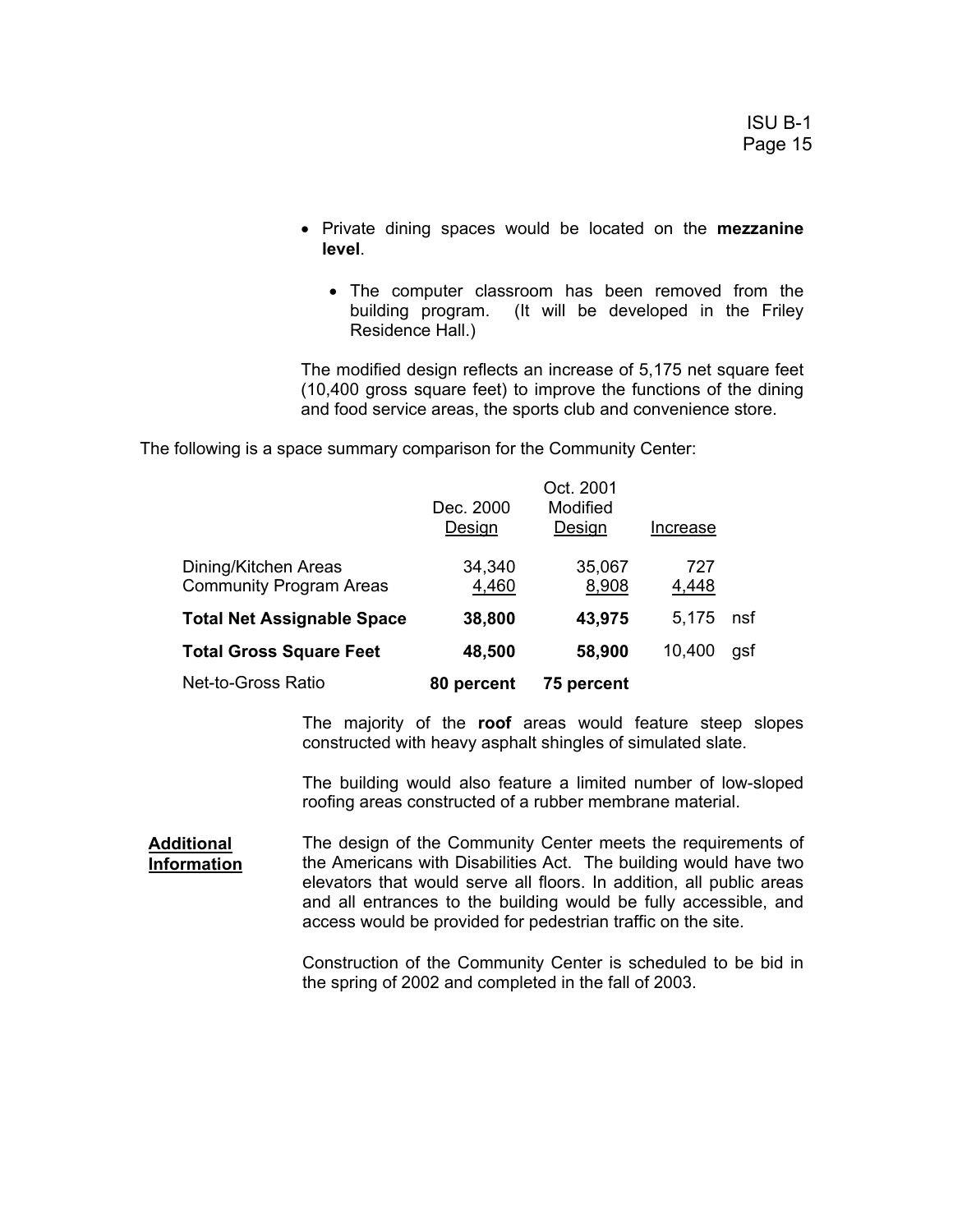**Revised Budget** The revised budget of \$15,440,000 for the modified Community Center design reflects an increase of \$440,000; however, excluding bond issuance costs, the actual increase in project costs exceeds **\$1.5 million**, including:

- Approximately **\$760,000** for the addition of 5,175 net square feet of space for the dining and food service areas, sports club and convenience store.
- Approximately **\$400,000** in inflationary cost increases resulting from the one-year delay due to the re-design of the Community Center.
- Approximately **\$300,000** for construction of the Community Center in its modified design.
- Approximately **\$40,000** for the incorporation of shell space on the lower level.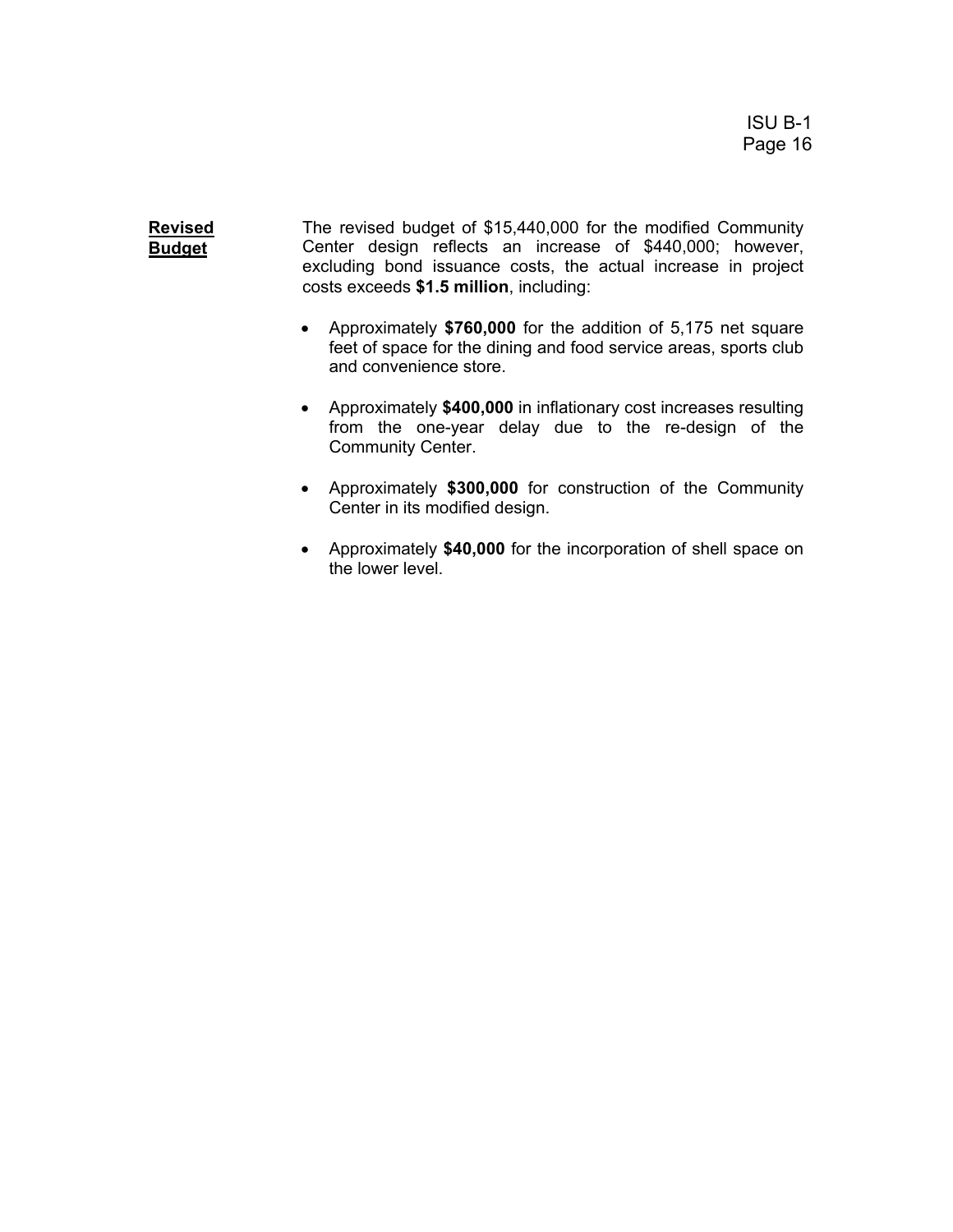**Funding** Project funding from Residence System Revenue Bonds would be maintained at approximately the same amount as previously indicated.

> The additional funds would be provided by Residence System Funds previously allocated to other Residence System capital projects.

|                                                                                                                          | Initial<br><b>Budget</b><br>Dec. 2000                       | <b>Revised</b><br><b>Budget</b><br>Oct. 2001                  |
|--------------------------------------------------------------------------------------------------------------------------|-------------------------------------------------------------|---------------------------------------------------------------|
| <b>Construction Costs</b><br><b>Professional Fees</b><br>Movable Equipment<br>Relocation<br><b>Project Contingencies</b> | \$10,991,900<br>1,305,600<br>1,343,000<br>59,200<br>153,100 | \$12,226,200<br>1,716,850<br>1,343,000<br>O<br><u>153,950</u> |
| TOTAL                                                                                                                    | \$13,852,800                                                | <u>\$15,440,000</u>                                           |
| Source of Funds:<br><b>Dormitory Revenue Bonds</b><br><b>Residence System Funds</b><br>Subtotal                          | \$13,852,800<br>U<br><u>\$13,852,800</u>                    | \$13,830,000<br>1,610,000<br><u>\$15,440,000</u>              |
| Bond Issuance Costs (not included<br>in October 2001 budget)                                                             | 1,147,200                                                   | <u>0</u>                                                      |
| <b>TOTAL PROJECT COSTS</b>                                                                                               | <u>15,000,000</u><br>\$                                     | \$15.440.000                                                  |

### Project Budget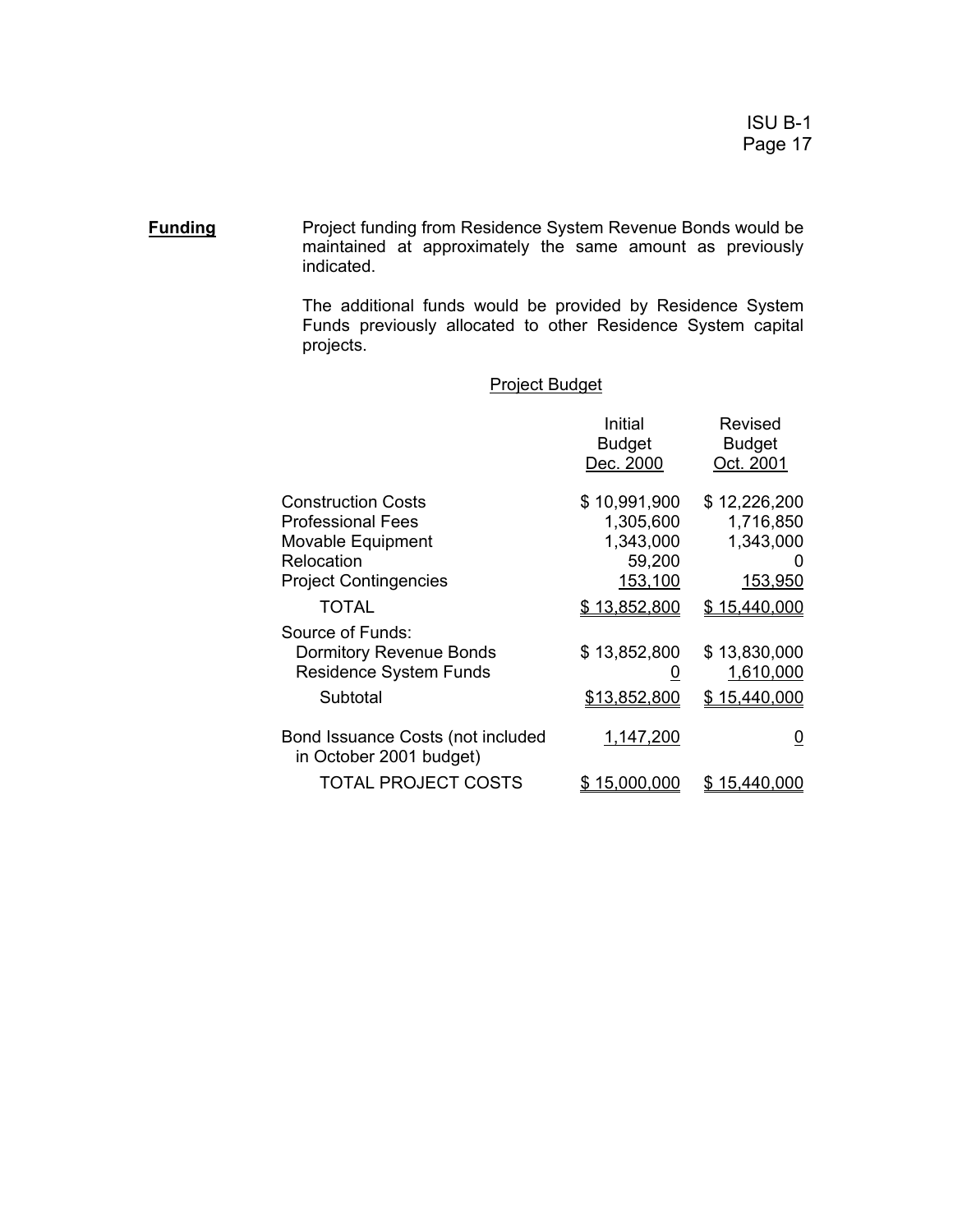Roy J. Carver Co-Laboratory

Source of Funds: Private Giving, Restricted Funds, Ag Experiment Station

| <b>Project Summary</b>                                                              |             |                  |                     |
|-------------------------------------------------------------------------------------|-------------|------------------|---------------------|
|                                                                                     | Amount      | Date             | <b>Board Action</b> |
| Permission to Proceed                                                               |             | Dec. 1999        | Approved            |
| <b>Project Description and Total Budget</b><br>Architectural/Engineering Agreement- | \$7,000,000 | Dec. 1999        | Approved            |
| Schematic Design & Site Planning                                                    |             |                  |                     |
| (Brooks Borg and Skiles)                                                            | 150,000     | March 2000       | Approved            |
| <b>Revised Project Budget</b>                                                       | 9,200,000   | <b>June 2000</b> | Approved            |
| Architectural Amendment #1                                                          |             |                  |                     |
| (Brooks Borg and Skiles)                                                            | 48,000      | <b>June 2000</b> | Approved            |
| <b>Program Statement</b>                                                            |             | <b>July 2000</b> | Approved            |
| <b>Schematic Design</b>                                                             |             | Oct. 2000        | Approved            |
| <b>Revised Project Budget</b>                                                       | 9,500,000   | Oct. 2000        | Approved            |
| Architectural/Engineering Agreement-<br>Design Development through                  |             |                  |                     |
| Construction                                                                        |             |                  |                     |
| (Brooks Borg and Skiles)                                                            | 519,000     | Oct. 2000        | Approved            |
| <b>Revised Project Budget</b>                                                       | 12,750,000  | May 2001         | Approved            |
| Architectural Amendment #1                                                          |             |                  |                     |
| (Brooks Borg and Skiles)                                                            | 264,000     | June 2001        | Approved            |
| Architectural Amendment #2                                                          |             |                  |                     |
| (Brooks Borg and Skiles)                                                            | 36,840      | Oct. 2001        | Requested           |

**Background** Background information relating to the proposed project:

- The Roy J. Carver Co-Laboratory would construct a new facility where scientists from Iowa State University, private industry, and the world can meet in a collaborative and interactive environment to conduct state-of-the-art plant research and address critical issues in plant science.
- The co-laboratory would emphasize and promote interdisciplinary collaboration within the plant sciences and other core areas of the University.
- The building would consist of state-of-the-art laboratories, research space for visiting scientists, and small laboratories for industry incubators.